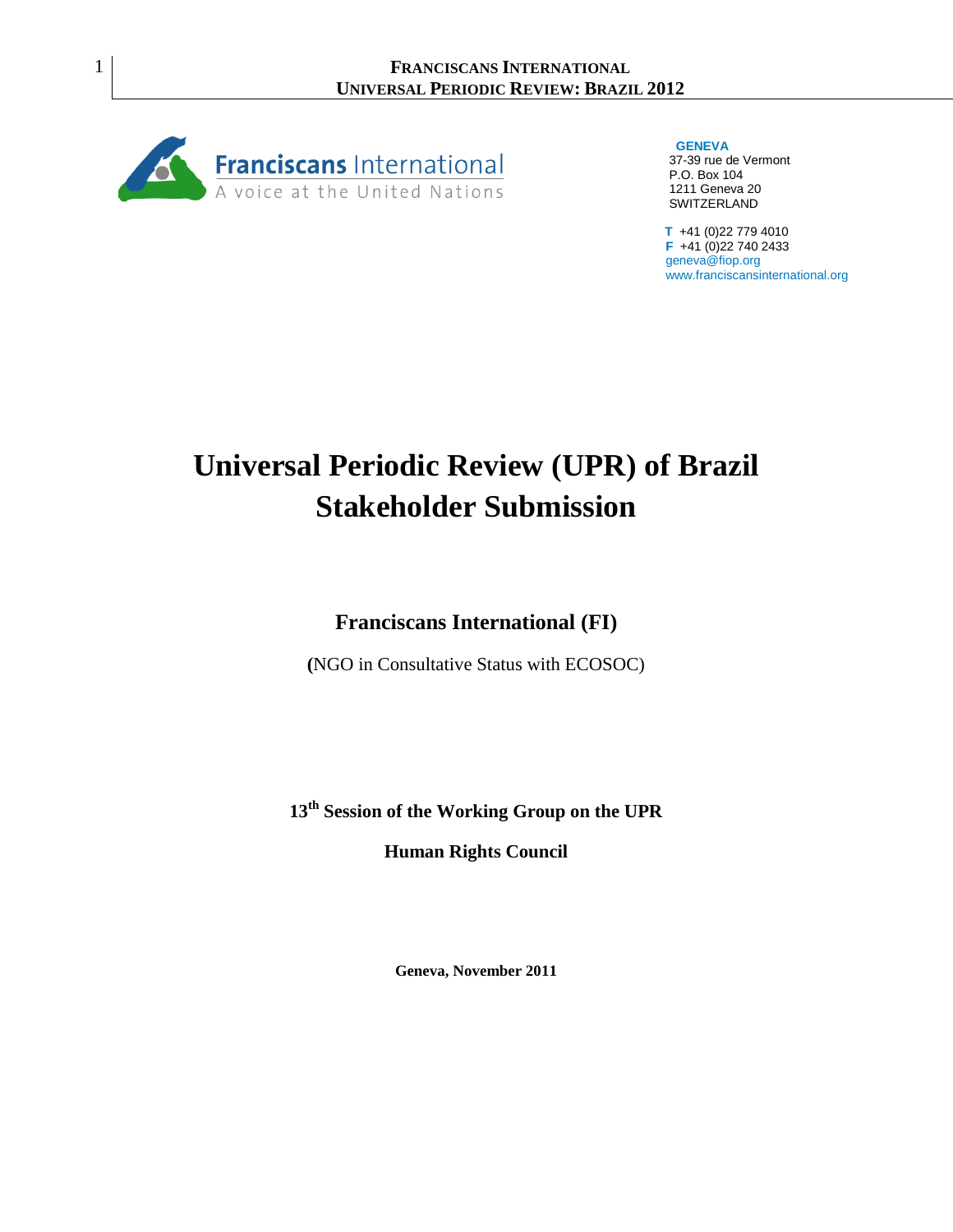# **Introduction**

- 1. Franciscans International submits written comments concerning Brazil for consideration by the Universal Periodic Review Working Group at its  $13<sup>th</sup>$  session, from 21 May to 1 June 2012. FI is a faith based International Non-Governmental Organization (INGO) with General Consultative Status with the Economic and Social Council of the United Nations. It was founded in 1982 to bring to the UN the concerns of the poor and the most vulnerable. This submission was prepared on behalf of Franciscans working at the grassroots level. FI conducted an in-country training on the Universal Periodic Review in Brazil, in June 2011.
- 2. The report highlights key concerns related to two systemic problems that directly affect our partners in their work for the protection and promotion of human rights in Brazil with an emphasis on those that are most vulnerable to violations: (I) the lack of guarantees for human rights defenders, particularly in their pursuit of guarantees of land rights, of environmental protection, and the rights of indigenous peoples; and (II) the failure to guarantee the minimum conditions for female inmates detained in state institutions.
- 3. Human-rights defenders often assume great risks—and too often, great costs—in an effort to advance the cause of those most vulnerable and marginalized in the face of consolidated, powerful forces. The compliance of a State with the respect for and protection of the rights of human rights defenders warrants separate consideration because it is relevant to the rights of particular individuals and groups, but also because it is a concrete manifestation of the State's political will to promote human rights and democracy based on the rule-of-law.
- 4. The situation of female inmates is also deserving of specific evaluation, particularly because the population of the women's prisons is quite large but often invisible in the midst of a much larger and highly problematic men's prison system. These individuals are under the complete control and custody of the state and therefore the obligation and potential to guarantee prisoner rights and dignified conditions is very high.

## **I. Situation of Human rights Defenders**

## *A. Background: Institutional and Legal Framework*

5. Because of an understanding of "the importance of their efforts and the need to create conditions and instruments to protect these persons,"<sup>1</sup> the Special Human Rights Secretariat created the National Human Rights Defenders Protection Program (PPDDH or "Program") in October of 2004. The Program was officially launched in February 2005. Two years later the President established formally a National Policy for the

 $\overline{\phantom{a}}$ <sup>1</sup> Human Rights Secretariat, *Protection for Human Rights Defenders*, available at:

http://www.direitoshumanos.gov.br/protecao/defensores.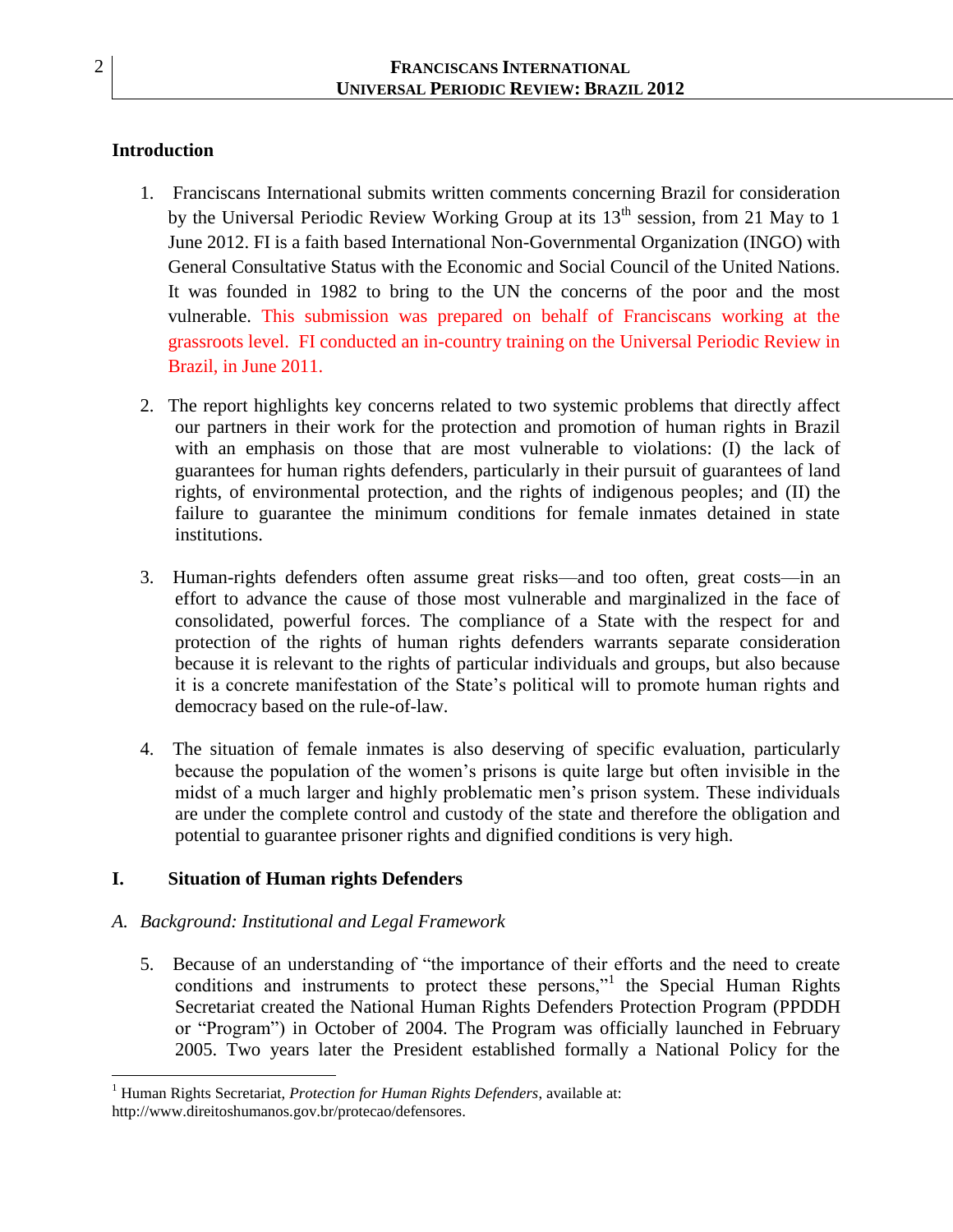Protection of Human Rights Defenders.<sup>2</sup> The objective of this policy was "to establish principles and directives of protection and assistance to persons or entities, groups, institutions, organizations, or social movements that promote, protect and defend human rights, and, which as a result of their actions and activities in these areas find themselves at risk or vulnerable. $\frac{3}{3}$ 

- 6. The current structure is regulated only by decree; however a draft law, Bill 4575/2009 has passed in four congressional commissions (House of Representatives), and at the time of this writing is awaiting debate before a plenary session. The Bill sets out the mechanisms of the different institutional roles and establishes the conditions for entering under the program's protection.
- 7. These normative and institutional advancements are positive national affirmations of agreement with the increasing international recognition of the importance of the role and rights of human rights defenders. The legislative and executive actions also constitute an important recognition of the precarious situation of human rights defenders in the country and the urgent need for State protection.
- 8. Unfortunately, the Program has not received enough priority and political will to create an effective and efficient structure for implementation. The structure of the Program has been criticized as overly bureaucratic, under-funded, and lacking in clarity in terms of federal and state competencies. Despite its name, the program is not yet national and is being implemented in only 8 of Brazil's 26 states.<sup>4</sup>
- *B. Promotion and Protection of Human Rights on the Ground: Implementation of International Human Rights Obligations*
	- 9. The continued physical violence, threats, and judicial harassment against defenders of the right to land, indigenous peoples' rights, and environmental rights has been widely documented and denounced by national and international civil-society organizations;<sup>5</sup> by the Inter-American system for the protection of human rights;  $6 \text{ and }$  by the Special Rapporteur on the situation of human rights defenders.<sup>7</sup>

l 2 Presidential Decree no. 6044, "approving the National Policy for the Protection of Human Rights Defenders *(PNPDDH), defining the timeline for elaborating the National Plan for the Protection of Human Rights Defenders, inter alia*," (Feb. 12, 2007).

<sup>3</sup> Presidential Decree no. 6044, art. 1.

<sup>4</sup> Pará, Pernambuco, Bahia, Espiritu Santo, Rio de Janeiro, Minas Gerais, Maranhão, and Sergipe.

<sup>5</sup> *See, e.g.*, Observatory for the Protection of Human Rights Defenders, *Annual Report 2011*; Terra de Direitos & Justiça Global, Boletim: Defensoras e Defensores de Direitos Humanos no Brasil.

<sup>&</sup>lt;sup>6</sup> E.g., Inter-American Commission, Precautionary Measures, PM 382/10 – Indigenous Communities of the Xingu River Basin, Pará, Brasil (April 1, 2011) (modified July 29, 2011); Inter-American Court of Human Rights, *Case of Escher er al. v. Brazil*, Preliminary Objections, Merits, Reparations, and Costs, Series C. No. 200 (July 6, 2009).

 $^7$  Most recently, Report of the Special Rapporteur on the situation of human rights defenders, Margaret Sekaggya, *Summary of cases transmitted to Governments and replies received*, UN Doc. A/HRC/16/44/Add.1 (Feb. 27, 2011).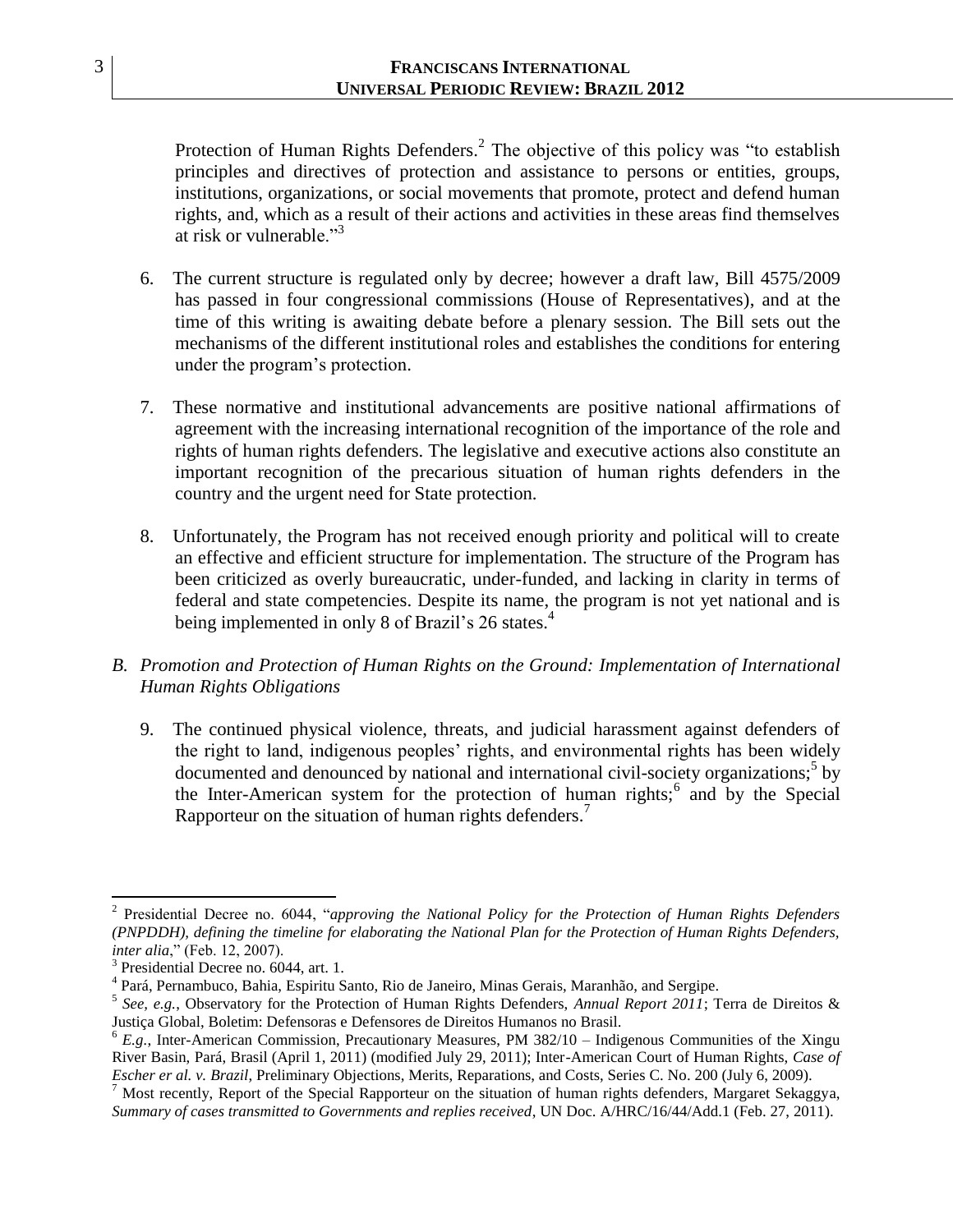- 10. A major obstacle for the promotion and protection of the free exercise of the rights of human rights defenders is continuing rural conflicts that are not resolved in a democratic, peaceful manner with a respect for the rule of law. In April 2011, the Pastoral Land Commission (*Comissão Pastoral da Terra*) produced a review of the documentation that this movement has collected regarding the levels of rural violent conflict in Brazil from  $2001$  to  $2010$ .<sup>8</sup> As can be seen in the graphic representations included below as Annex 1, the context for the protection of human rights defenders remains one of a persistently elevated level of violent conflict being resolved outside of the formal and legal channels of the State. Therefore, in terms of fulfilling its obligations to guarantee the rights of human rights defenders working in the areas of land rights, environmental protection, and indigenous and minority rights, it is particularly important that the State adequately address the sources of tensions and ensure democratic and peaceful resolution in accordance with Brazilian and international law.
- 11. Prosecutorial/judicial intervention in rural conflicts must be guided by the core rule-oflaw principles, such as due-process rights, equality before the law, and victims' access to justice and right to reparation. Particularly in contexts of widespread impunity for violence committed against human rights defenders, community leaders, and activists, the swift action of the judicial branch in some cases to threaten or initiate criminal action against leaders appears arbitrary and interested in terms of the different forces in the conflict. The stigmatization and/or criminalization of legitimate efforts to seek guarantees for legal rights contribute to the vulnerability of these individuals and groups.

#### *C. Follow-up to the Previous Review*

- 12. During its first periodic review, Brazil recognized the need to improve the system of protection of human rights defenders throughout the country  $\int$  and accepted the recommendations, two of which call for evaluation, intensified efforts, and cooperation to improve protection of human rights defenders.<sup>10</sup>
- 13. Despite advancements in recognizing the nature and urgency of the situation of human rights defenders in Brazil, the State has been reluctant to cooperate productively with international bodies/mechanisms. The Inter-American system for human rights has been an important source of support and protection for human rights defenders facing threats. However, the Brazilian State has actively resisted and opposed measures ordered by the Inter-American Court.<sup>11</sup> Also, the thematic Special Rapporteur has highlighted on several occasions the Brazilian government's failure to respond to her communications regarding urgent appeals and other matters. She cited 19 different communications that

l

<sup>8</sup> The following graphs represent the statistics reported by the Pastoral Land Commission (Comissão Pastoral da Terra), *Conflitos no Campo: Brasil 2010*, ISSN – 1676 – 661 (Goiânia, April 2011).

<sup>9</sup> Human Rights Council, Report of the Working Group on the Universal Periodic Review of Brazil, A/HRC/8/27, (May 22, 2008), paragraphs 15 & 23.

 $10$  Ibid, paragraph 83: (3)-(4).

<sup>&</sup>lt;sup>11</sup> Most notably, the case of the precautionary measures ordered for the communities in the Xingu River Basin.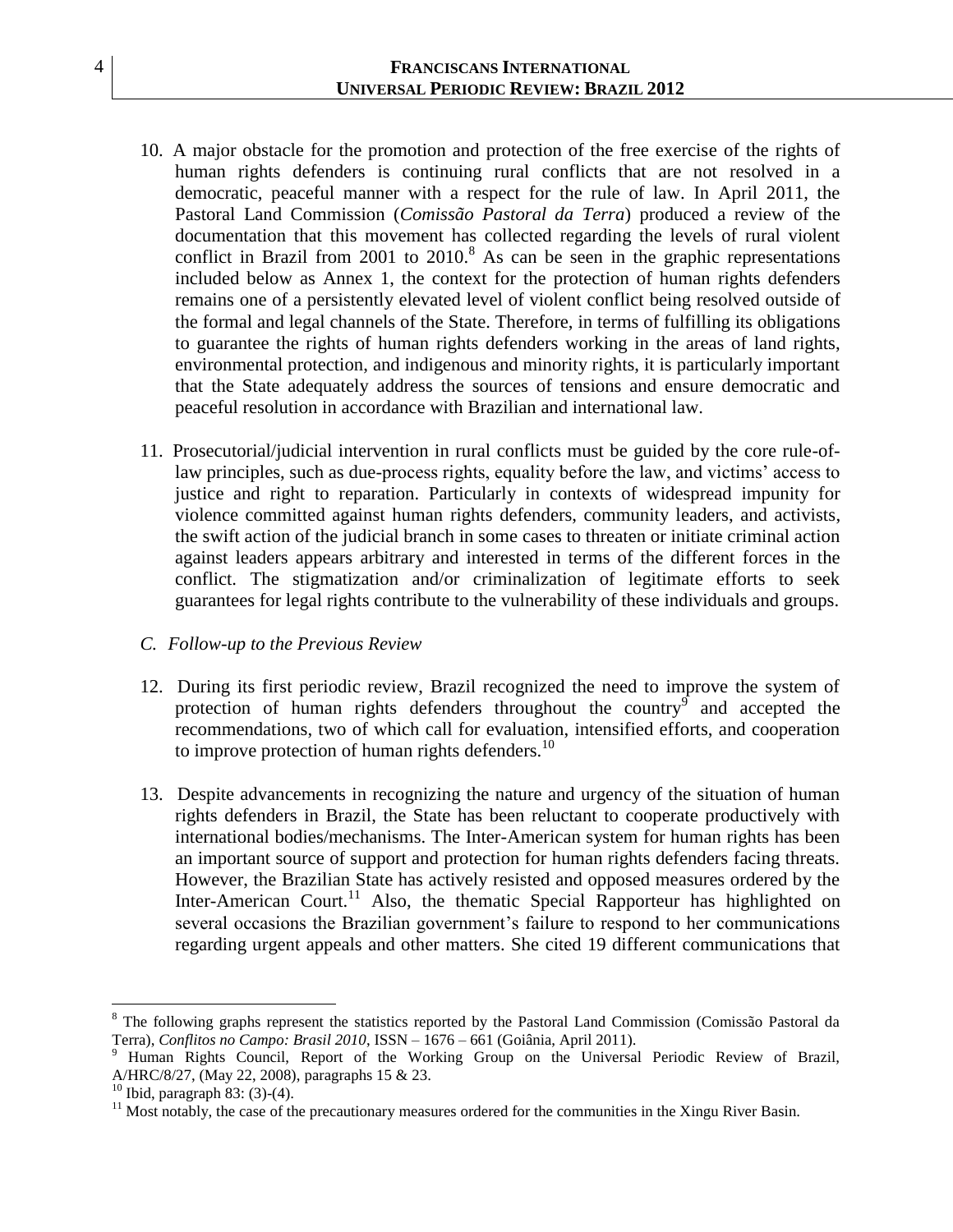went without response, $12$  and has reiterated her "serious concerns expressed earlier at attacks against the life and personal integrity of Brazilian human rights defenders," and particularly of "the continuing violations committed against human rights defenders working to promote the rights related to land ownership and the rights of indigenous peoples, and labor rights."<sup>13</sup>

*D. Recommendations*

#### **14. Franciscans International urges the Government of Brazil to:**

- a) Set up an Independent Commission of Inquiry to deal with serious allegations of grave human rights violations of human rights defenders;
- b) Conduct comprehensive investigations into violations and abuses perpetrated against human rights defenders and ensure that the perpetrators are brought to justice;
- c) Reform the existing structure for the implementation of the Protection Program providing it with adequate resources and ensuring that it has a greater input in the formulation of public policy;
- d) Ensure the implementation of the Protection Program at the national level, in partnership with state governments and a broad range of civil society actors;
- e) Compile disaggregated statistics of cases against human rights defenders in line with the recommendations made by the Special Representative of the Secretary-General on the situation of human rights defenders after her country visit to Brazil in 2005.

#### **II. Situation of Female Prisoners**

#### *A. Background: Institutional and Legal Framework*

- 15. According to the Secretariat for Policies for Women of the state of Rio Grande do Sul, the total population of incarcerated women in Brazil has grown five-fold in recent years, mostly an increase in detentions for drug-related charges/convictions.<sup>14</sup> As of October 2011, it was cited that the total population of female inmates in Brazil is approximately  $26,000$ <sup>15</sup> However, it is often cited that women make up only 6% of the total prison population in Brazil. Brazil has been widely denounced for its prison conditions, and the federal government tends to acknowledge the severity of the situation.
- 16. Importantly, an Inter-ministerial Working Group was created through a presidential decree issued on May 25, 2007, to "make proposals for the reorganization and

 $\overline{\phantom{a}}$ 

<sup>&</sup>lt;sup>12</sup> Human Rights Council, Report of the Special Rapporteur on the situation of human rights defenders, Margaret Sekaggya, *Summary of cases transmitted to Governments and replies received*, UN Doc. A/HRC/16/44/Add.1 (Feb. 27, 2011).

<sup>&</sup>lt;sup>13</sup> Human Rights Council, Report submitted by the Special Rapporteur on the situation of human rights defenders, Margaret Sekaggya, *Summary of cases transmitted to Governments and replies received*, UN Doc. A/HRC/10/12/Add.1 (Mar. 4, 2009).

<sup>&</sup>lt;sup>14</sup> Results of the Women's Policy Secretariat: Progress and Challenges in the Confronting Violence against Women *in Rio Grando do Sul*, Apr. 4, 2011, available at http://www.spm.rs.gov.br.

<sup>&</sup>lt;sup>15</sup> Presidency of the Republic, Report of the Special Secretariat for Women's Policy, Year IV, No, 4, Oct. 10, 2011.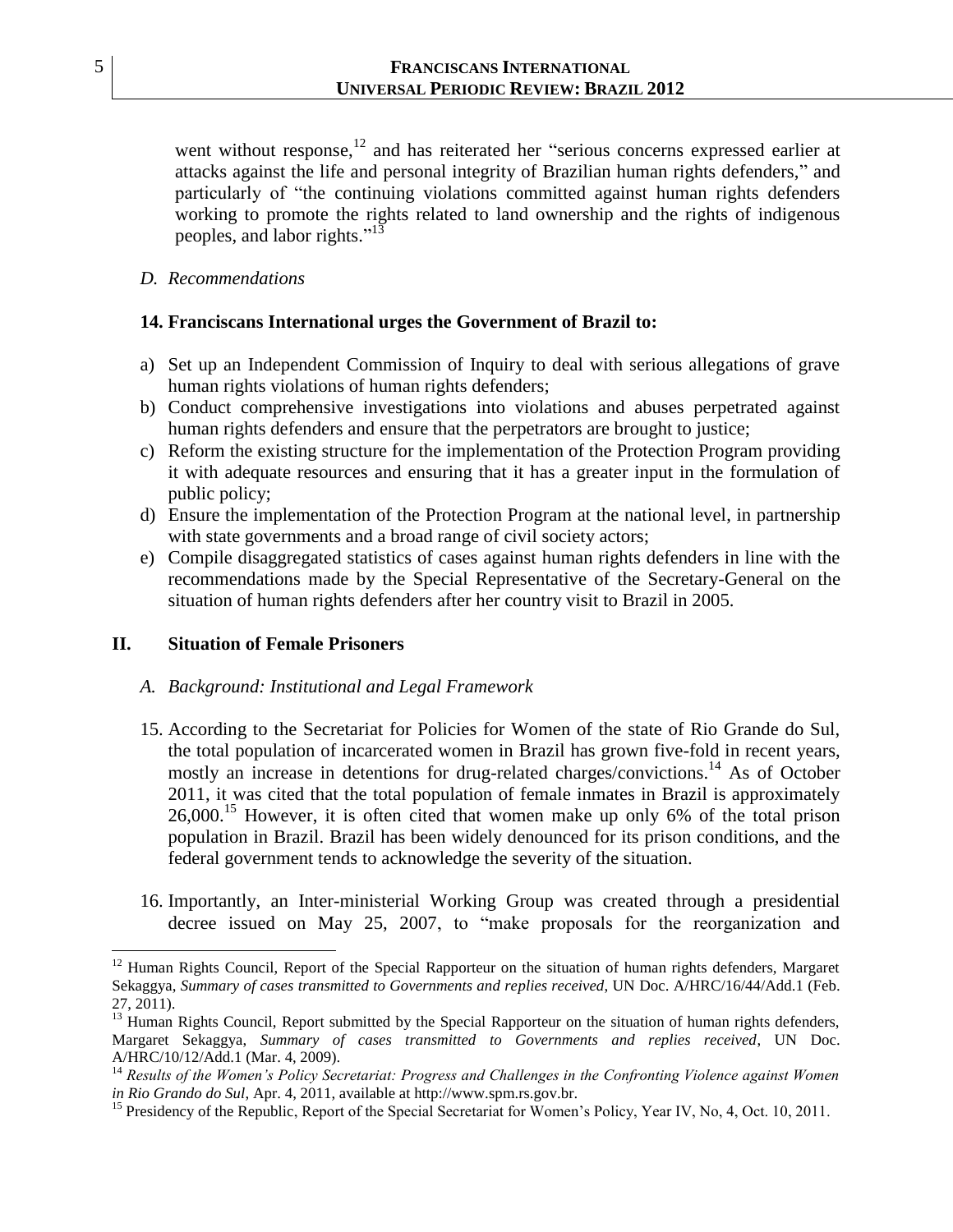reformulation of the Women's Prison System." This Group has conducted an important diagnosis of the situation of female prisoners and proposed emergency measures.

- 17. Despite important policy advances at the federal level, there has been uneven and generally unsatisfactory progress at the state level—constitutionally where prison management and police functions depend. Regardless, under international law it is the Brazilian Federal State that must ensure the satisfaction of the obligations that it has sovereignly assumed and the federal government has several means to increase pressure on states to improve compliance of these human rights obligations.
- *B. Promotion and Protection of Human Rights on the Ground: Implementation of International Human Rights Obligations*
- 18. Over-crowding in women's prisons—as in men's—is the most readily identifiable obstacle to guaranteeing the rights of those under state custody. This problem is widely discussed in the broader analysis of the prison system. To illustrate the problem specifically for the female population, the state of São Paulo is a helpful example.
- 19. The state of São Paulo has made improvements in its treatment of female prisoners. A positive practice of the Penitentiary Administration Secretariat is that of maintaining upto-date, detailed statistics, disaggregated by sex, for the population of each detention or correctional facility. However, these numbers reveal that out of a total of 15 detentions centers for females, 11 present overcrowding beyond maximum capacity. <sup>16</sup> The degree of the overcrowding varies from between 3 and 593 inmates over capacity, and from between an operating capacity of 103% of the maximum to a staggering 336% of the maximum capacity $17$ .
- 20. Stemming from the overall panorama illustrated with the case of the state of São Paulo, the female inmate population has seen sex/gender-specific violations in addition to violations and deficiencies reported generally for the inmate population in general. This has included the placement of females in cells with male prisoners; sexual abuse of female inmates by male prison staff; deficient or absent women's health services; failure to address questions related to maternity and childcare; and inadequate physical spaces.

 $\overline{\phantom{a}}$ 

 $16$  These numbers are reported to be current as of July 22, 2011. For more, please see Penitentiary Administration Secretariat, available at: http://www.sap.sp.gov.br/.

<sup>&</sup>lt;sup>17</sup> For full details on the officially reported statistics for the São Paulo State institutions for women, please see the chart provided at the conclusion of this submission as Annex 2.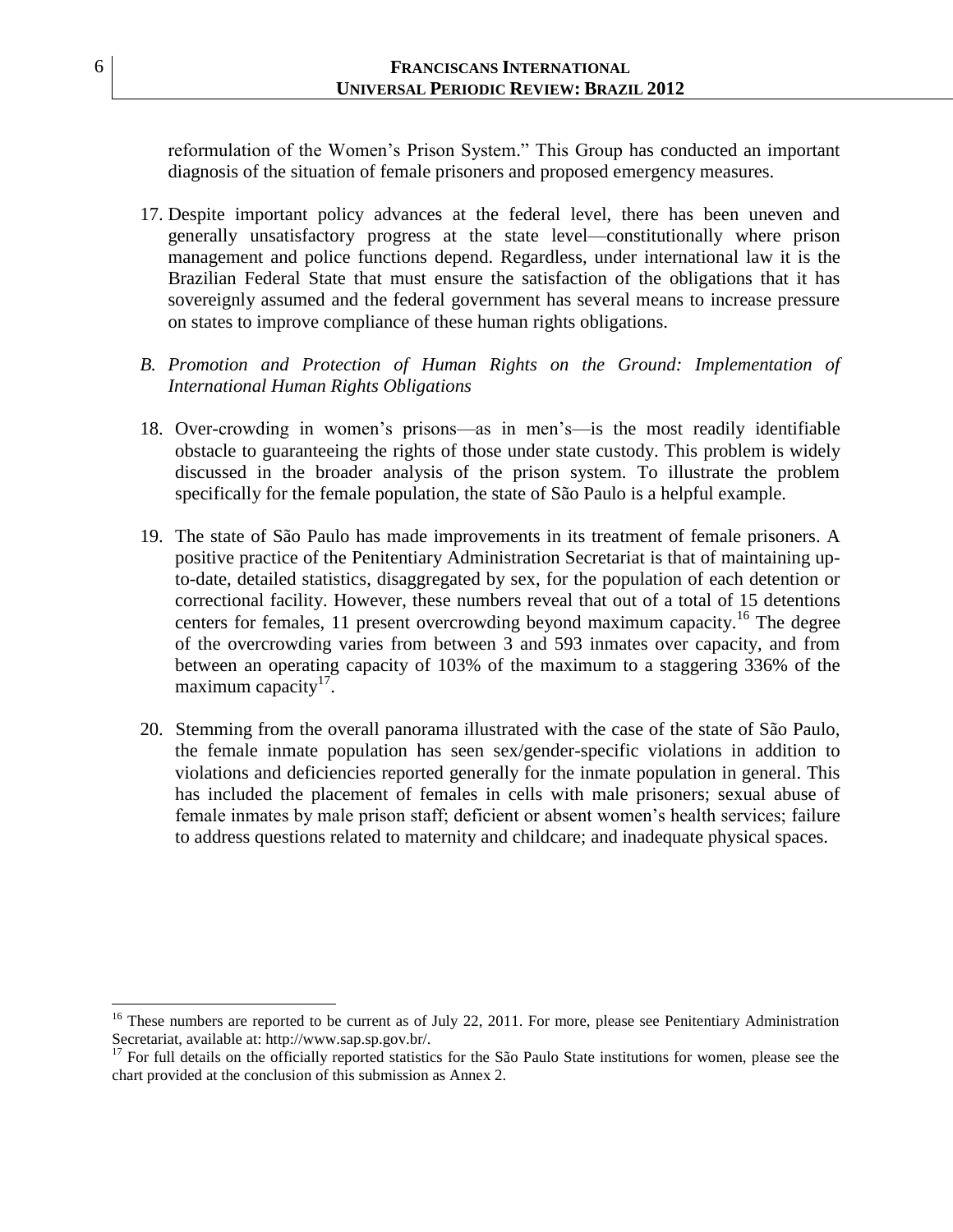### *C. Recommendations*

## **21. Franciscans International urges the Government of Brazil to:**

- a) Involve civil society organizations in the activity of the Inter-ministerial Working Group, and ensure that the proposals are taken into consideration in policy making;
- b) Address overcrowding in prisons through allocation of funding to enlarge existing facilities and/or build new ones, and through the application of non-custodial penalties;
- c) Take adequate measures to ensure that women offenders are kept separate from men, through the provision of separate detention facilities or the provision of separate confinement areas within the same prison;
- d) Ensure that the federal policies are effectively implemented at the state level through the allocation of federal funding and the establishment of a federal monitoring authority to inspect and report on prison conditions.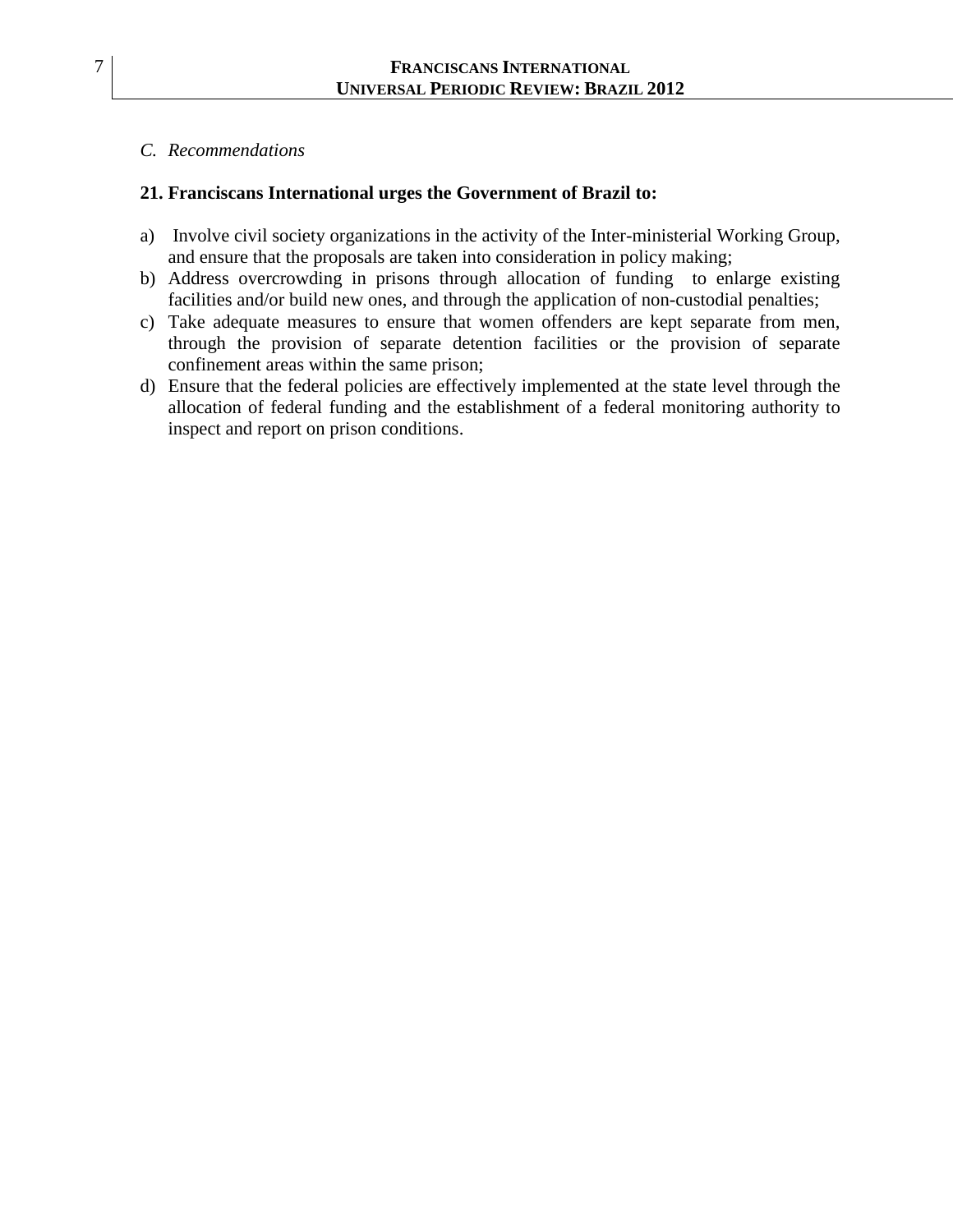#### **ANNEX 1: Rural Conflicts and Deaths**

FI has composed the following graphs using the statistics reported by the Pastoral Land Commission (*Comissão Pastoral da Terra*). For more details and a description of the methodology, see Pastoral Land Commission, *Conflitos no Campo: Brasil 2010*, ISSN – 1676 – 661 (Goiânia, April 2011). The inputs for both charts are provided below.

> **0 500 1000 1500 2000 2001 2002 2003 2004 2005 2006 2007 2008 2009 2010 Number of Rural Conflicts Recorded in Brazil: 2001-2010**



| Year | <b>Number</b><br>of rural<br>conflicts | <b>Number</b><br>оf<br>killings<br>in rural<br>conflicts |
|------|----------------------------------------|----------------------------------------------------------|
| 2001 | 880                                    | 29                                                       |
| 2002 | 925                                    | 43                                                       |
| 2003 | 1690                                   | 73                                                       |
| 2004 | 1801                                   | 39                                                       |
| 2005 | 1881                                   | 28                                                       |
| 2006 | 1657                                   | 29                                                       |
| 2007 | 1538                                   | 28                                                       |
| 2008 | 1170                                   | 28                                                       |
| 2009 | 1184                                   | 26                                                       |
| 2010 | 1186                                   | 34                                                       |